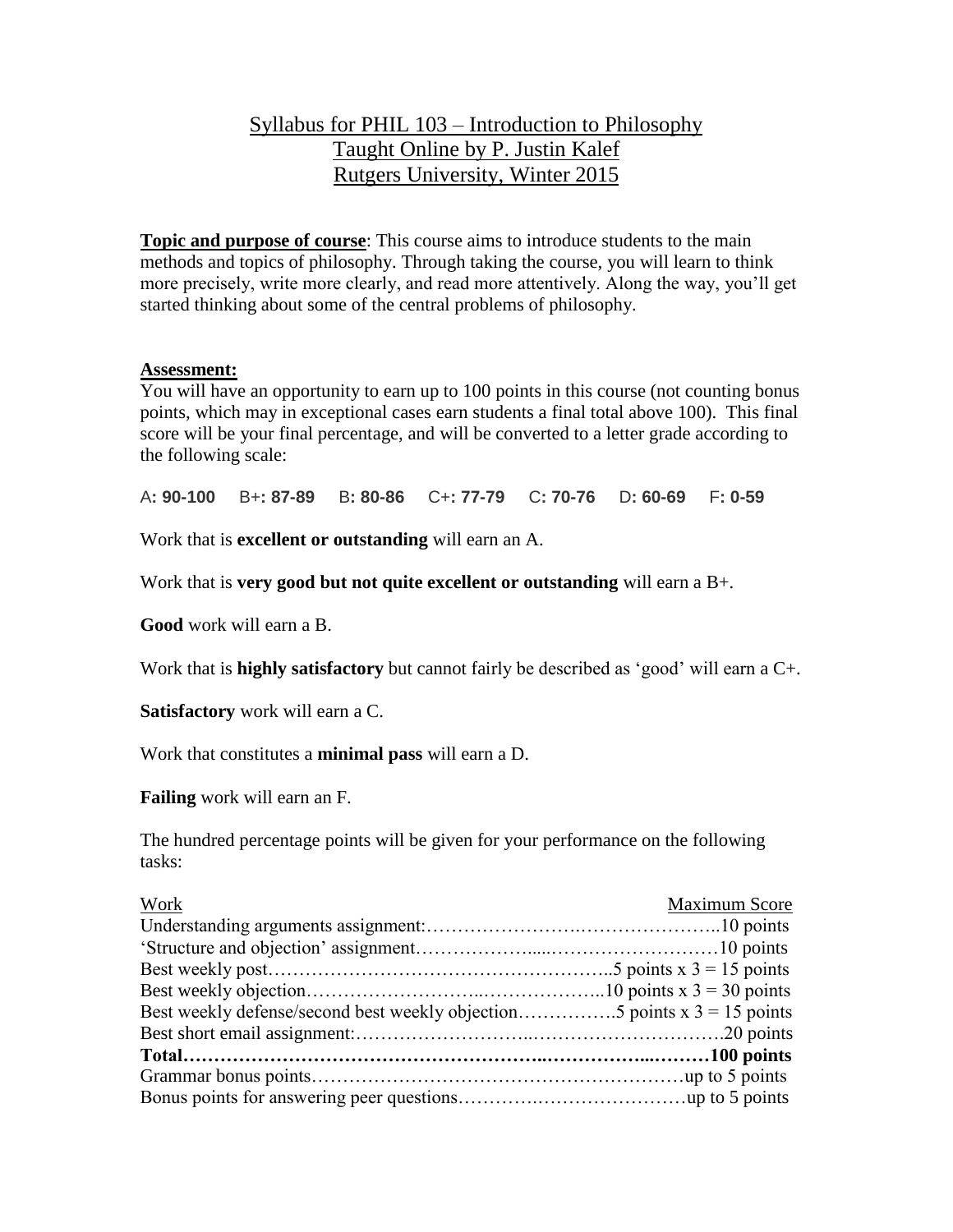#### **What to do when:**

### - Week 1: Learning to read, write and reason as a philosopher-

Tuesday, December 23<sup>rd</sup>: Watch the videos and links to the Jim Pryor pieces under 'December 23rd', followed by the Appendix in the Rachels text.

#### **Understanding Arguments Assignment due at 11:59pm on Thursday, December 25th .**

Friday, December 26<sup>th</sup>: Read Chapter 1 in Rachels. Then watch the video under 'December 26<sup>th</sup>' and join the forum discussion on Sakai.

**Structure and Objection Assignment due at 11:59pm on Friday, December 26th .**

## - Week 2: Religion -

Weekend of December  $27<sup>th</sup>$  and  $28<sup>th</sup>$ : Read Chapters 2-5 in Rachels.

Monday, December  $29<sup>th</sup>$ : In the morning or afternoon, watch the videos on the week's readings (to be found under 'Week 2'), and review your returned work from the previous week. Then join the forum discussion on Sakai.

Tuesday, December 30<sup>th</sup>: Make your remaining posts, objections and defenses in the weekly forum (submit to the forum before 4pm on Wednesday the  $31<sup>st</sup>$  in order to receive early video feedback before the Thursday submission deadline).

- Video feedback on forum contributions made before 4pm on Wednesday will be made available online on the evening of Wednesday, January  $31^{st}$ .

### **All Week 2 posts, objections and defenses due by 6pm on Thursday, January 1st.**

Friday, January 2<sup>nd</sup>: Continue to contribute to the forum, and design, write, review, and polish your first **short email assignment (submission deadline: 11:59pm on Friday**).

## - Week 3: What exists -

Weekend of January 3<sup>rd</sup> and 4<sup>th</sup>: Read Chapters 6-10 in Rachels.

Monday, January  $5<sup>th</sup>$ : In the morning or afternoon, watch the videos on the week's readings (to be found under 'Week 3'), and review your returned work from the previous week. Then join the forum discussion on Sakai.

Tuesday, January 6<sup>th</sup>: Make your first posts, objections and defenses in the forum.